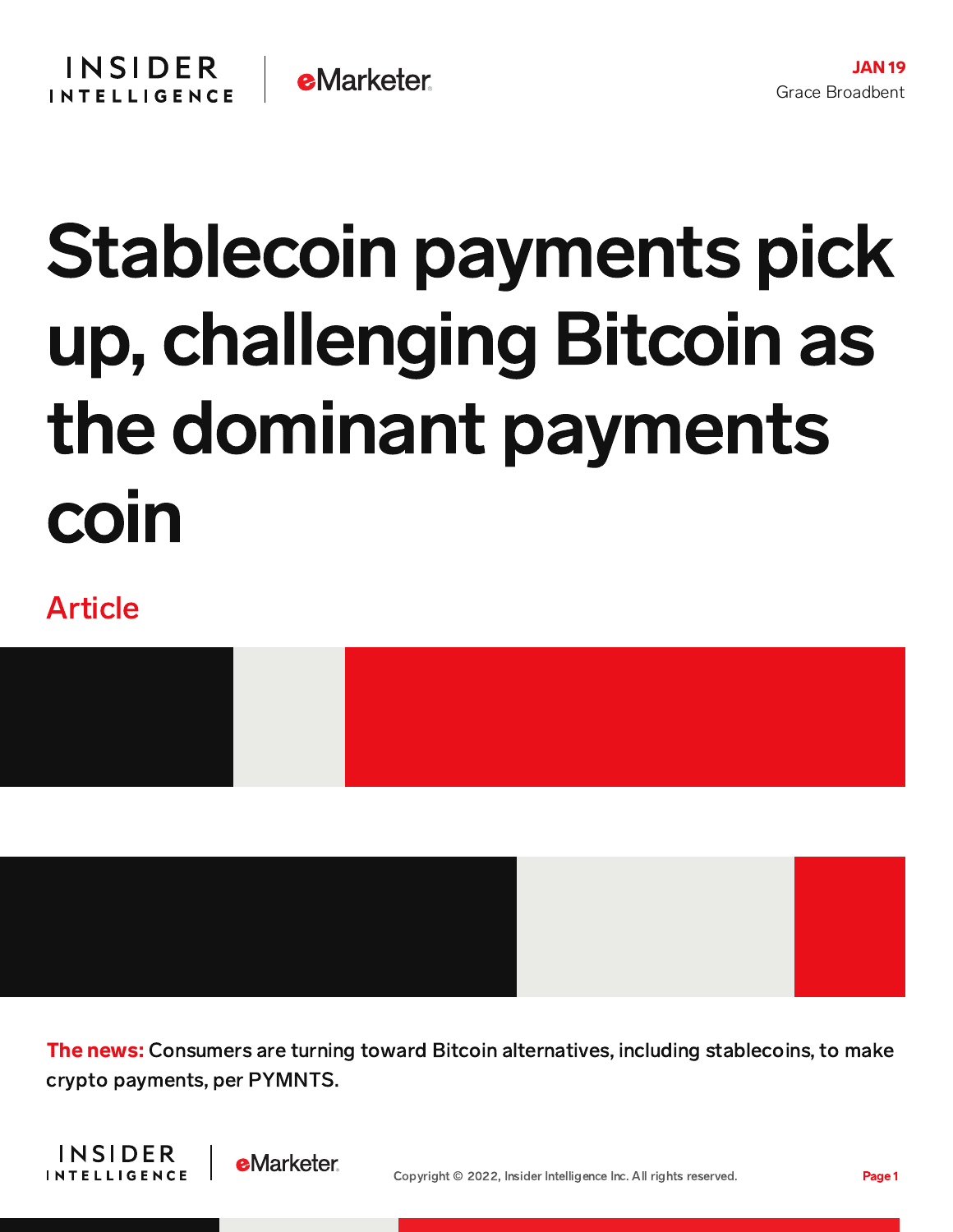Crypto payments provider BitPay found Ether accounted for 15% of all payments made on its platform in 2021, and 13% were made using stablecoins like USDT or USDC. Bitcoin's share of payments slid from 92% in 2020 to about 65%.

BitPay helps merchants accept cryptos at the point-of-sale (POS). The company also offers a Mastercard debit card that lets consumers spend in crypto. In 2019, BitPay [facilitated](https://content-na1.emarketer.com/blockchain-payments) \$1 billion worth of crypto transactions between its card, wallet, and browser extension.

Why this matters: Stablecoins are pegged to the value of an underlying asset, like the US dollar or gold.

That makes their valuations less volatile, which is a major roadblock to using traditional cryptos like Bitcoin for payments. Consumers are also sometimes unwilling to pay in Bitcoin since most owners use the asset as an investment vehicle and want to hold onto the tokens in the hope they will be worth more in the future.

Central bank digital currencies (CBDCs) could also be strong payments contenders, but development is [slow—](https://content-na1.emarketer.com/uk-us-stuck-on-cbdc-hypotheticals-developing-nations-plow-ahead-with-testing)the US is years away from launching a digital dollar. In the meantime, stablecoins are the most practical option to encourage crypto payments adoption: Gartner [argued](https://content-na1.emarketer.com/crypto-payments-gaining-momentum-stablecoins-enter-spotlight) in February that financial companies should turn their attention away from Bitcoin trading and toward supporting stablecoin transactions on blockchains.

The bigger picture: Twenty-four percent of small businesses surveyed across nine countries plan to accept crypto payments, including Bitcoin, according to data from Visa**'**s Global Back to Business Study cited by NFCW. And 75% said adding new forms of payment was "fundamental to their business growth." The rising popularity of stablecoins could further move the crypto payment adoption needle for both consumers and merchants.

Large merchants are already preparing for such a future:

- Walmart is looking into creating its own cryptocurrency and a collection of non-fungible tokens (NFTs), according to recent trademark applications found by CNBC. This is part of the retailer's larger plan to venture into the metaverse, but its virtual currency—likely a stablecoin —could also be used in-store and for its digital business.
- Amazon is also considering developing its own cryptocurrency, which could be used as a rewards tool and could also be integrated into the etailer's co-branded cards.

Other retailers or payment providers could follow Walmart and Amazon's lead in developing a native stablecoin. This could further dampen Bitcoin's future as a payment method, but based